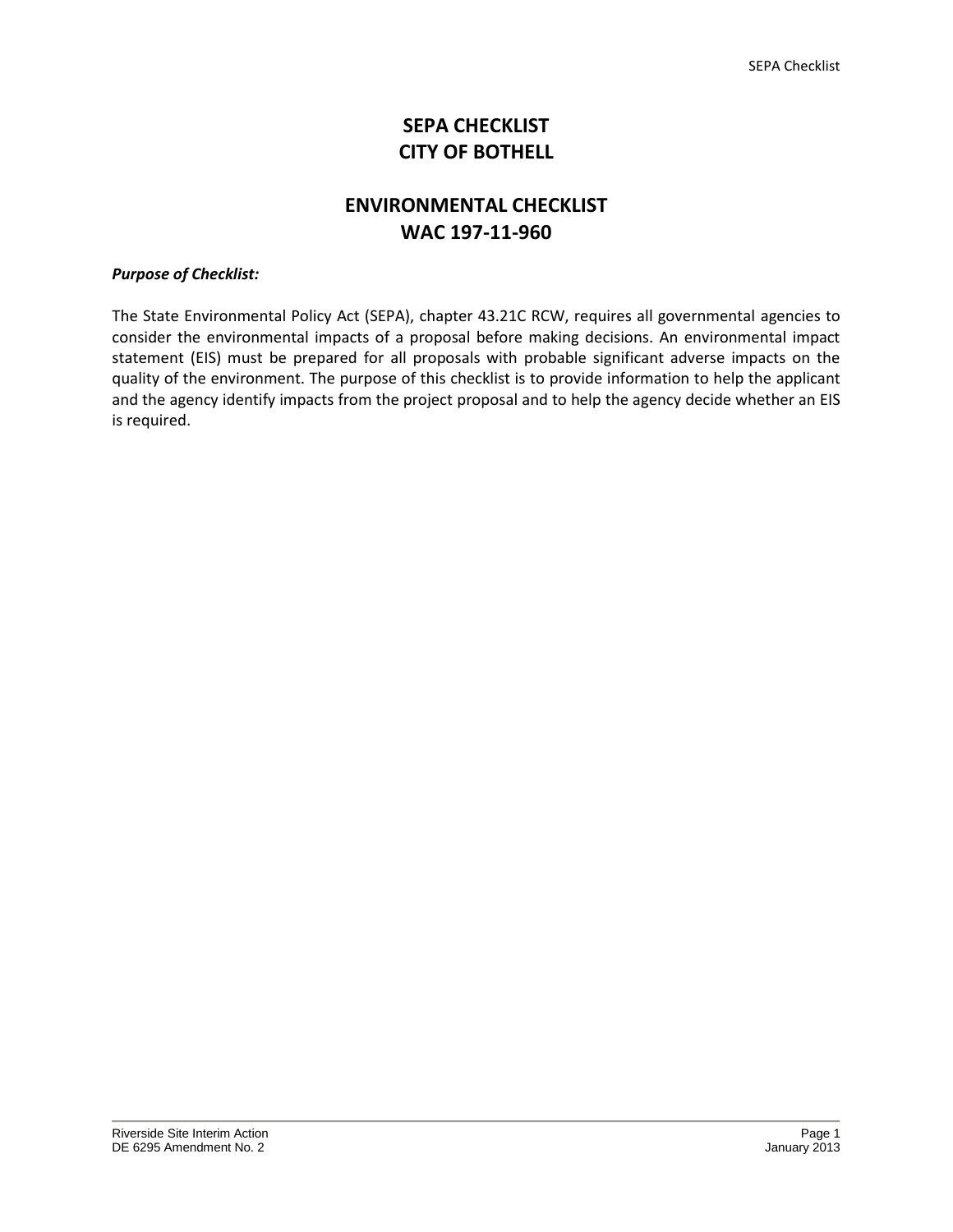## **BACKGROUND INFORMATION**

1. Name of proposed project, if applicable:

# **Riverside Site Interim Action No. 2**

2. Name of applicant:

**City of Bothell** 

3. Address and phone number of applicant and contact person:

**Nduta Mbuthia Project Engineer City of Bothell Public Works 9654 NE 182nd St. Bothell, WA 98011 425-806-6829**

4. Date checklist prepared:

**January 25, 2013** 

5. Agency requesting checklist:

# **Department of Ecology**

6. Proposed timing or schedule (including phasing, if applicable):

**The interim action will be implemented upon completion of the public comment period and subsequent execution of amendment No. 2 to the Agreed Order** 

7. Do you have any plans for future additions, expansion, or further activity related to or connected with this proposal? If yes, explain.

**None**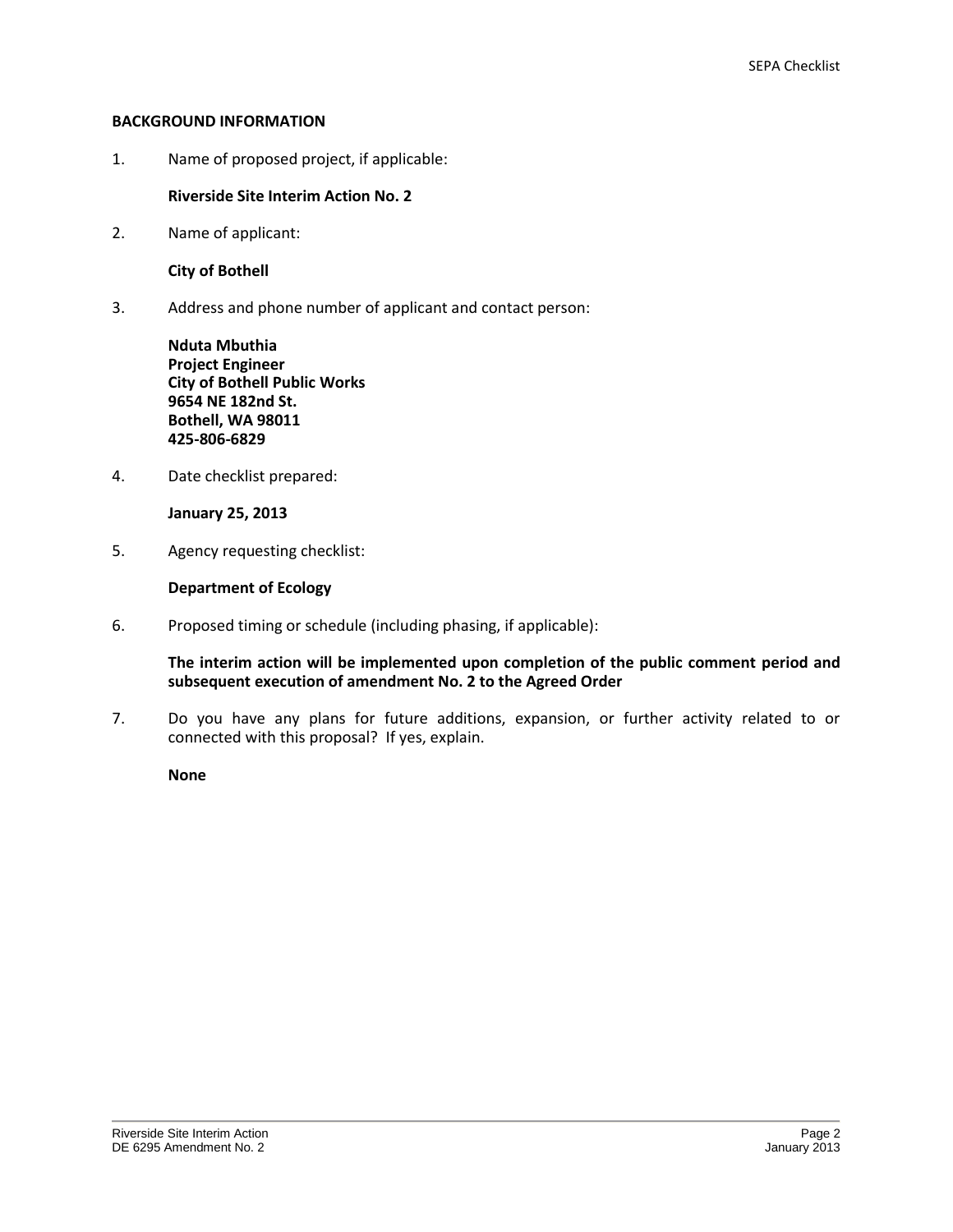8. List any environmental information you know about that has been prepared, or will be prepared, directly related to this proposal.

 **Environmental Information that has been prepared in the past includes:** 

- **Phase II Environmental Site Assessment Riverside Property Bothell, Washington (HWA**   $\bullet$ **GeoSciences, July 2008)**
- **Bothell Riverside Remedial Investigation/Feasibility Study Work Plan (HWA**   $\bullet$ **GeoSciences, July 2009)**
- **Bothell Riverside Remedial Investigation/Feasibility Study Report Revision No. 0,**   $\bullet$ **(Parametrix, November 2009)**
- **Focused Feasibility Study, Bothell Riverside (HWA GeoSciences, July 2012)**
- **Interim Action Work Plan, Bothell Riverside (HWA GeoSciences, January 2013)**
- 9. Do you know whether applications are pending for governmental approvals of other proposals directly affecting the property covered by your proposal? If yes, explain.

## **There are currently no other applications for other proposals pending**

10. List any governmental approvals or permits that will be needed for your proposal, if known.

 **The permit below will be required:** 

- $\bullet$ **Industrial Waste Program Wastewater Discharge Permit Application to King County Department of Natural Resources and Parks, Wastewater Treatment Division, to obtain a discharge authorization**
- 11. Give brief, complete description of your proposal, including the proposed uses and the size of the project and site.

**The Riverside Site is currently in the RI process (RI/FS work plans, draft RI/FS Report and dCAP Report completed in 2009), with one interim action for petroleum contaminated soil already completed in 2010. Ecology requested another interim action to address chlorinated solvents / halogenated volatile organic compounds (HVOCs) in ground water discharging to the Sammamish River at the Riverside property. The interim action will consist of installing extraction wells along the southern property line, extracting/pumping the contaminated groundwater, treating it and discharging it to the sanitary sewer** 

**The Riverside property is located on the south side of SR 522, between downtown Bothell and the Sammamish River, and is approximately two acres in area. The property is currently undeveloped and was most recently used for parking. A portion of the property will accommodate the realignment of State Route (SR) 522, currently under construction. Remnant portions of the property will be redeveloped as part of the City's overall Downtown Revitalization Plan. Exhibit 1 below shows the site and proposed interim action**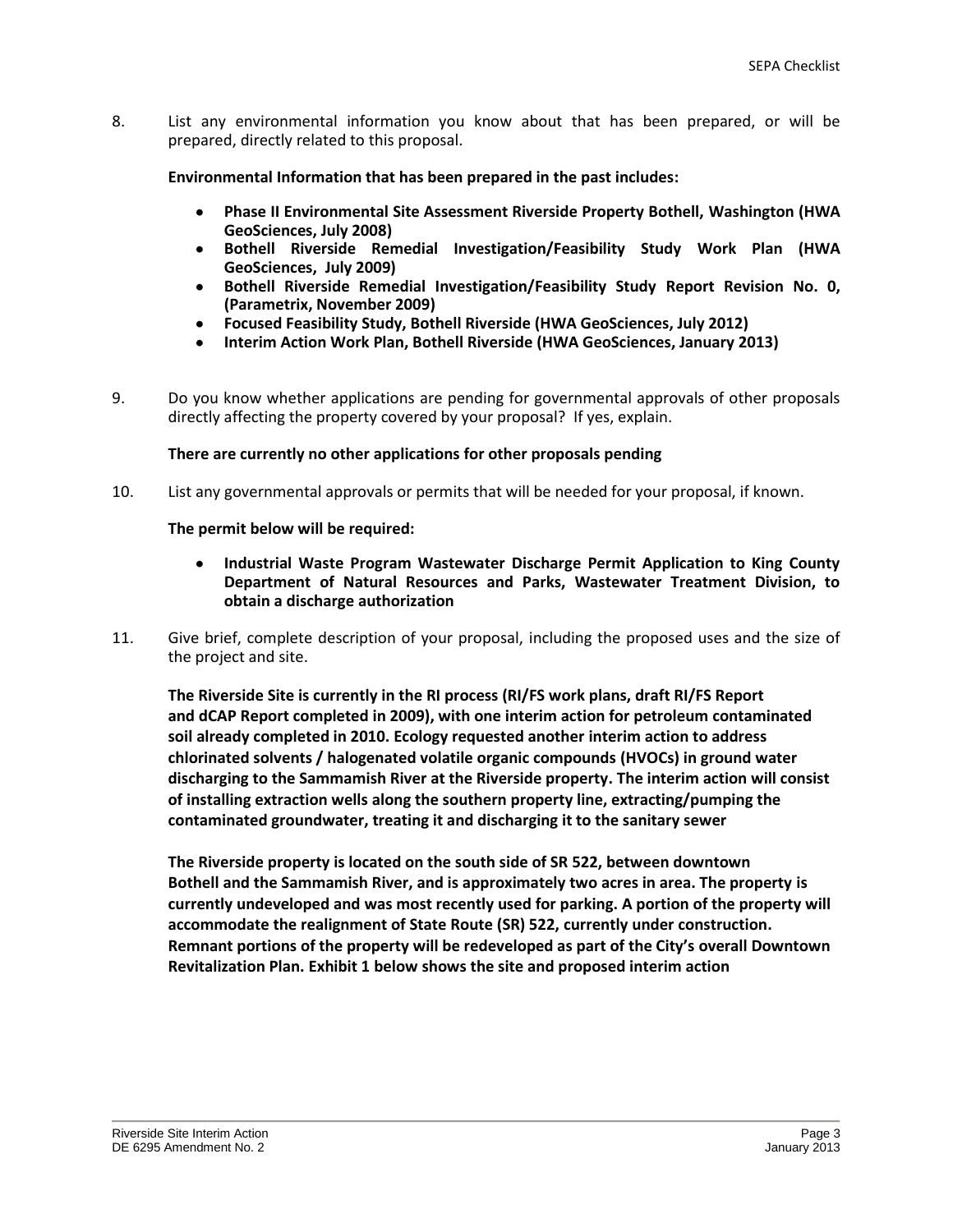

# **Exhibit 1 – Proposed Interim Action No. 2 at Riverside Site**

Bothell Way NE Multiway Improvements Page 4 City of Bothell February 2012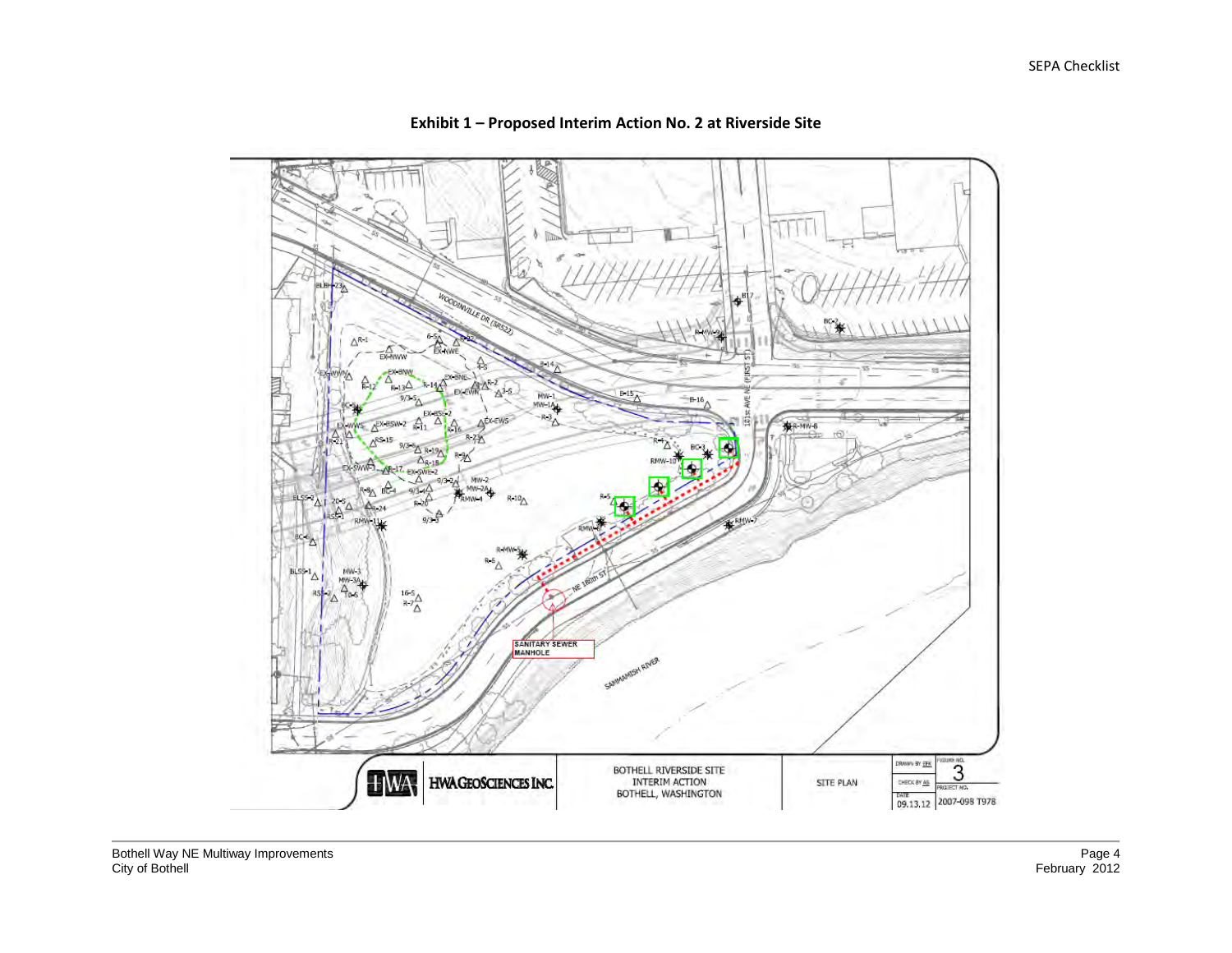12. Location of the proposal. Give sufficient information for a person to understand the precise location of your proposed project, including a street address, if any, and section, township, and range if known. If a proposal would occur over a range of area, provide the range or boundaries of the site(s). Provide a legal description, site plan, vicinity map, and topographic map, if reasonably available. While you should submit any plans required by the agency, you are not required to duplicate maps or detailed plans submitted with any permit applications related to this checklist.

**The project is located within the City of Bothell's historic downtown area, approximately 200 feet southwest of the main intersection with SR522, Bothell Way NE and Main Street.** 



**Exhibit 2 – Vicinity Map**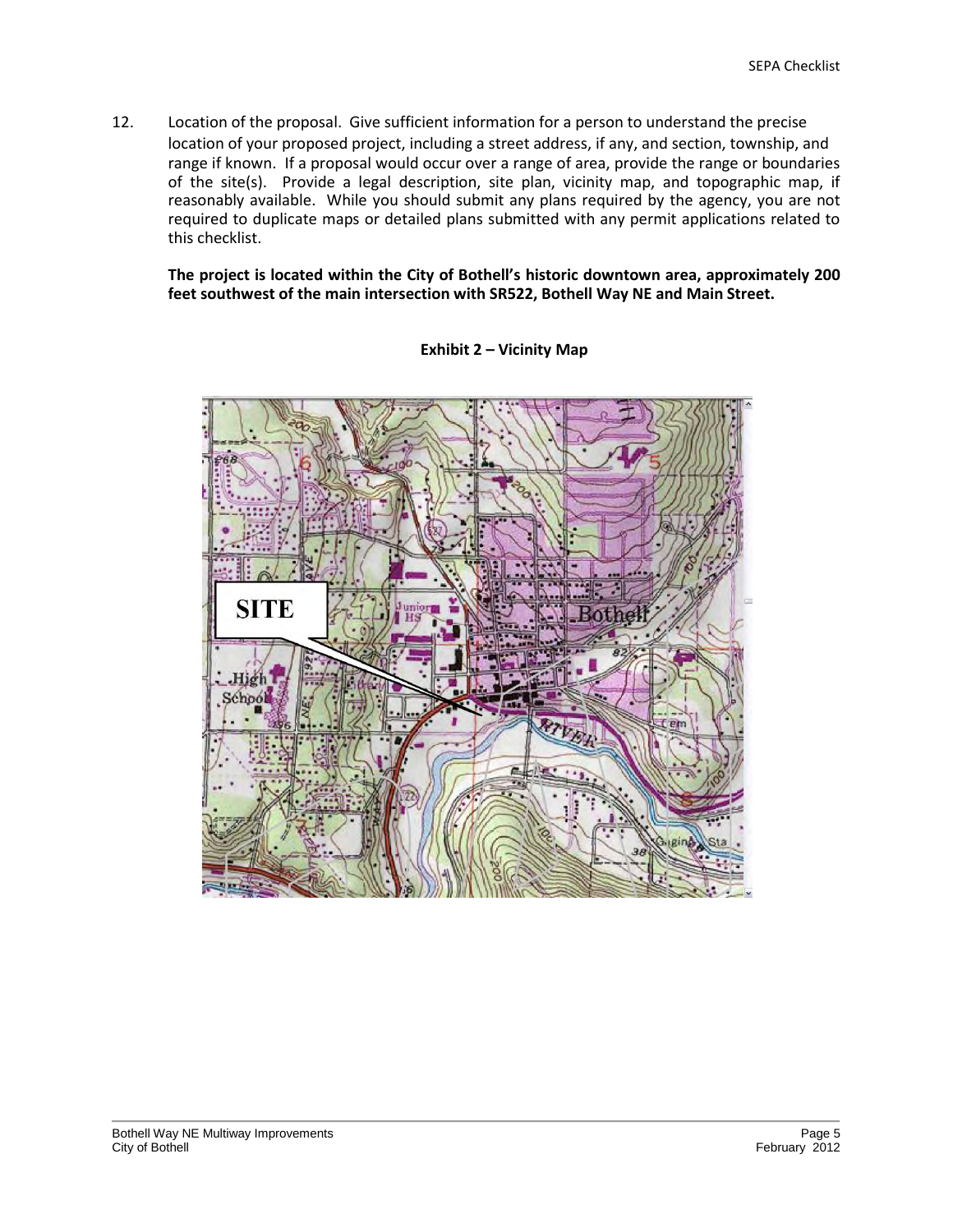## **ENVIRONMENTAL**

#### **1**. **Earth**

a. General description of the site (underline); **flat**, rolling, hilly, steep slopes, mountainous, other

**The project area is flat undeveloped areas generally sloping to the south** 

b. What is the steepest slope on the site (approximate percent slope?)

## **The steepest slope within the project area is approximately 0.5%**

c. What general types of soils are found on the site (for example, clay, sand, gravel, peat, muck)? If you know the classification of agricultural soils, specify them and note any prime farmland.

**Soil at this site typically consists of approximately four to nine feet of silty sand to sandy silt fill with occasional debris over alluvial soil consisting of inter-bedded silt, sandy silt, peat, and silty sand to a depth of 20 to 25 feet below ground surface** 

d. Are there surface indications or history of unstable soils in the immediate vicinity? If so, describe.

**The project area lies in the general vicinity of liquefaction-prone deposits, which are mapped on the City's critical areas maps. In addition, the area, similar to most of the Puget Sound, lies within a Seismic Zone 3, as rated by the International Building Code Council.** 

e. Describe the purpose, type, and approximate quantities of any filling or grading proposed. Indicate source of fill.

#### **Neither grading nor filling is not part of this proposal**

f. Could erosion occur as a result of clearing, construction, or use? If so, generally describe.

> **Temporary erosion may occur during construction due to ground disturbance by the equipment. Erosion control will be achieved through standard Best Management Practices (BMPs)**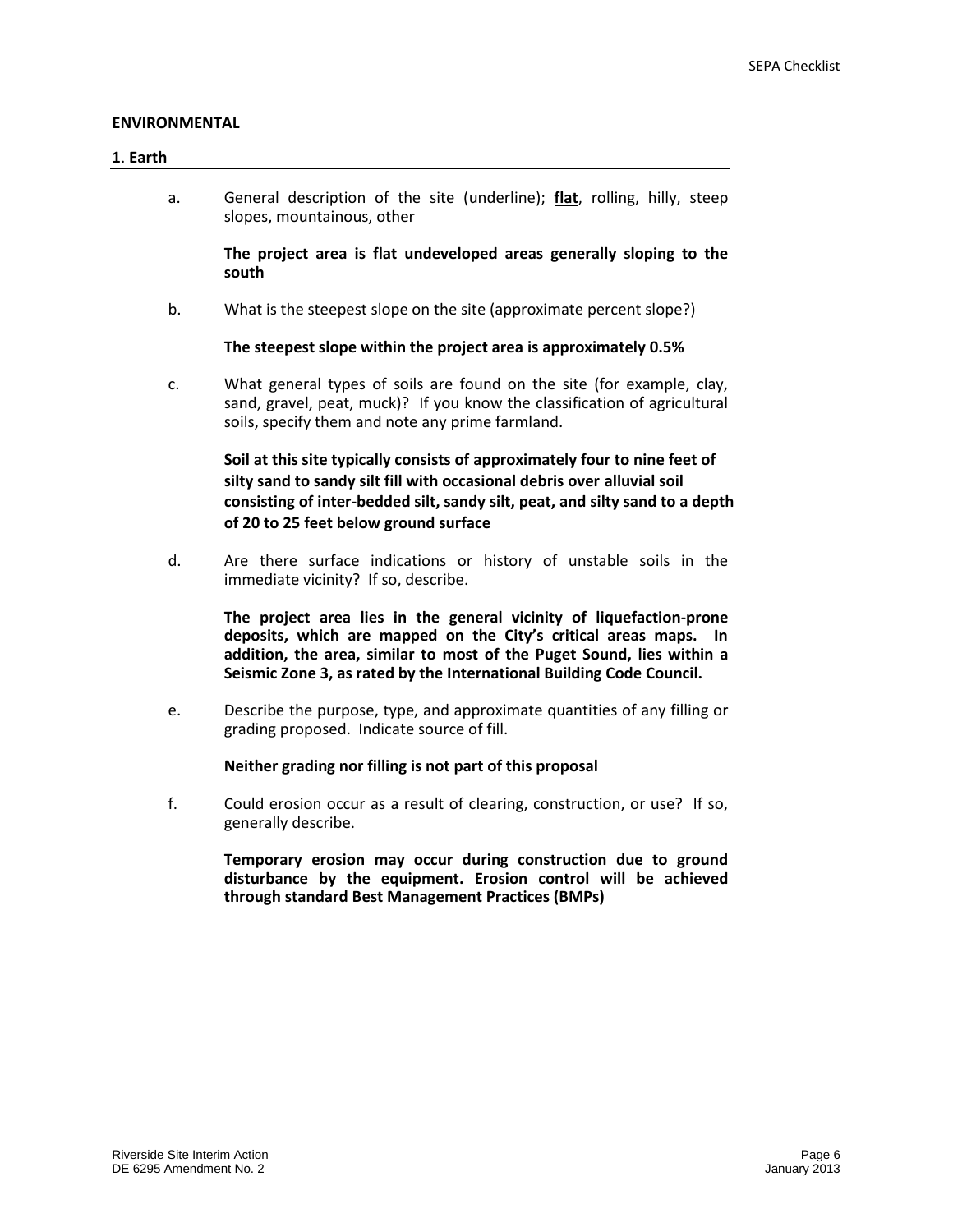g. About what percent of the site will be covered with impervious surfaces after project construction (for example, asphalt or buildings)?

> **Approximately 80 percent of the site will be impervious. The northern portion of the site will be redeveloped into multi-use buildings, the middle portion will carry the east-west state route 522 roadway, while the southern portion will be used as a parking area for the redeveloped/expanded park**

h. Proposed measures to reduce or control erosion, or other impacts to the earth, if any:

**Temporary erosion control measures (e.g. filter fabric over catch basins, straw wattles and temporary water quality facilities) will be used during construction, consistent with the State Department of Ecology's 2005 Stormwater Manual for Western Washington.** 

#### **2. Air**

a. What types of emissions to the air would result from the proposal (i.e., dust, automobile, odors, industrial wood smoke) during construction and when the project is completed? If any, generally describe and give approximate quantities if known.

**Intermittent and temporary fugitive PM10 emissions from construction vehicles and equipment could be noticeable. When the project is completed, the emissions would cease** 

b. Are there any off-site sources of emission or odor that may affect your proposal? If so, generally describe.

#### **No**

c. Proposed measures to reduce or control emissions or other impacts to air, if any:

**The overall project will include typical mitigation measures to minimize short-term air quality effects caused by dust and heavy equipment emissions. Mitigation measures include:** 

- **Requiring all construction crews and contractors to comply with Puget Sound Clean Air Agency (PSCAA) regulations for dust control during construction.**
- **Maintaining the engines of construction equipment according**   $\bullet$ **to manufacturers' specifications.**
- **Minimizing idling equipment while not in use**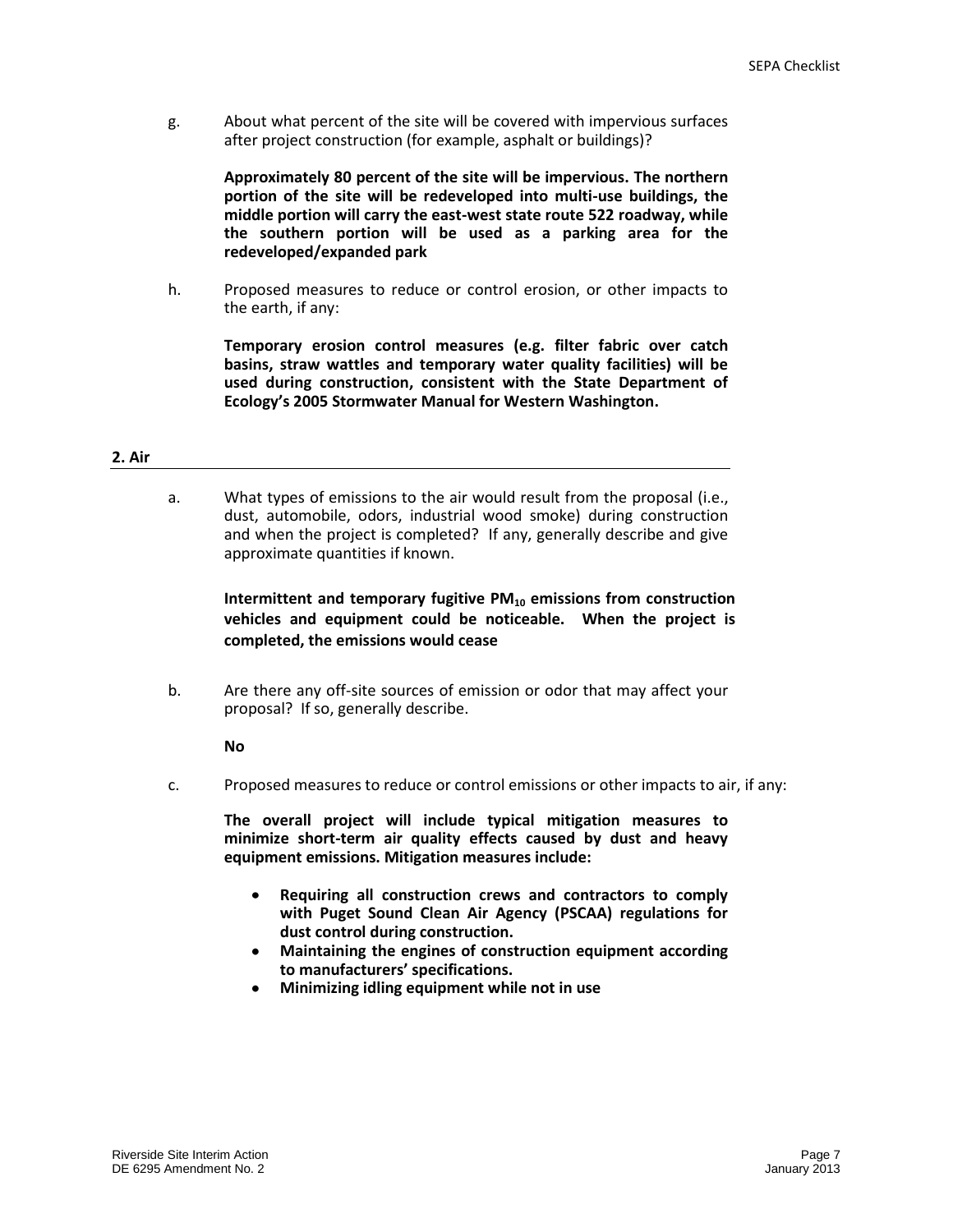#### **3. Water**

## **a. Surface Water:**

1) Is there any surface water body on or in the immediate vicinity of the site (including year-round and seasonal streams, saltwater, lakes, ponds, wetlands)? If yes, describe type and provide names. If appropriate, state what stream or river it flows into.

**The Sammamish River is located approximately 300 feet to the south of the project area. The north-south Horse Creek, a tributary to the Sammamish River, flows within a pipe to the west of the project area** 

2) Will the project require any work over, in, or adjacent to (within 200 feet) the described waters? If yes, please describe and attach available plans.

**No, the project lies north of the Sammamish River and is separated by a 30 ft asphalt roadway. The creek to the west is entirely contained within an existing. No impacts will occur to either water body, and no in-water work is proposed.** 

3) Estimate the amount of fill and dredge material that would be placed in or removed from surface water or wetlands and indicate the area of the site that would be affected. Indicate the source of fill material.

#### **None**

4) Will the proposal require surface water withdrawals or diversions? Give general description, purpose, and approximate quantities if known.

## **No surface water withdrawals or diversions are planned**

5) Does the proposal lie within a 100-year flood plain? If so, note location on the site plan.

## **No**

6) Does the proposal involve any discharges of waste materials to surface waters? If so, describe the type of waste and anticipated volume of discharge.

## **The project does not involve any direct discharge of waste materials to surface waters**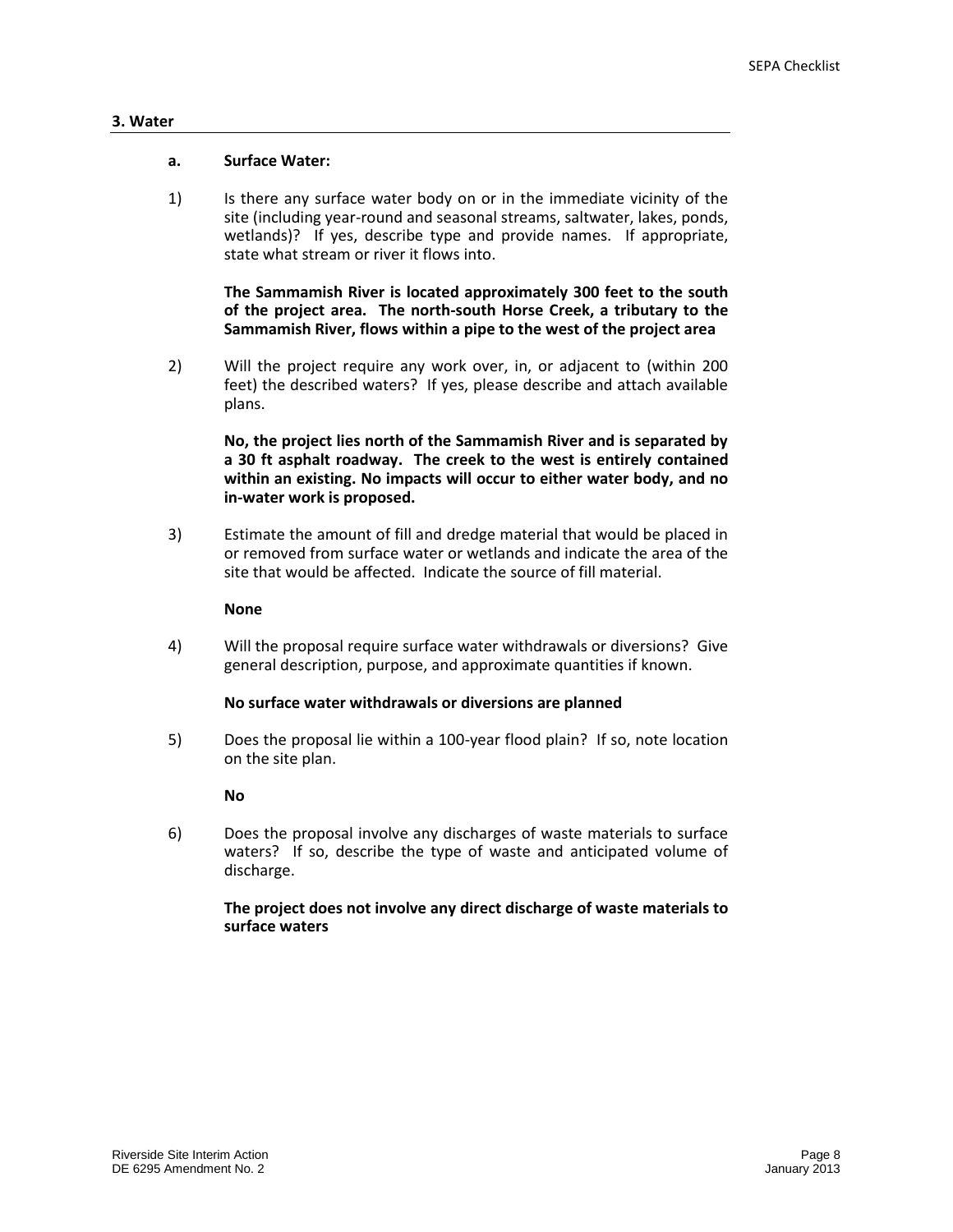## **b. Ground Water:**

1) Will ground water be withdrawn, or will water be discharged to ground water? Give general description, purpose, and approximate quantities if known.

**Yes, contaminated (solvent-impacted) groundwater will be withdrawn from the ground. This water will be pumped out through extraction wells and treated. It will then be discharged to the nearby City of Bothell sanitary sewer manhole, which ultimately connects to the King County sewer main just south of the project limit. Extraction quantities will be determined by the King County authorization letter mentioned in section 10 above. However, no water will be discharged to groundwater during this project.** 

2) Describe waste material that will be discharged into the ground from septic tanks or other sources, if any (for example: Domestic sewage; industrial, containing the following chemicals...; agricultural; etc.). Describe the general size of the system, the number of such systems, the number of houses to be served (if applicable), or the number of animals or humans the system(s) are expected to serve.

## **No waste material will be discharged to groundwater**

## **c. Water Runoff (including storm water):**

1) Describe the source of runoff (including storm water) and method of collection and disposal, if any (include quantities, if known). Where will this water flow? Will this water flow into other waters? If so, describe.

## **Stormwater runoff generally infiltrates the ground within the project area, since the area is mostly a pervious gravel lot**

2) Could waste material enter ground or surface waters? If so, generally describe.

 **No. Minimization Measures (MMs) and Best Management Practices (BMPs), will be implemented and maintained throughout the construction period.** 

## **d. Water Reduction/Control**

1. Proposed measures to reduce or control surface, ground, and runoff water impacts, if any:

**Bothell has an adopted Surface Water Management Plan (2011), and construction will implement erosion and surface water run-off included in the plan. Minimization Measures (MMs), Best Management Practices (BMPs will be implemented and maintained throughout the construction period.**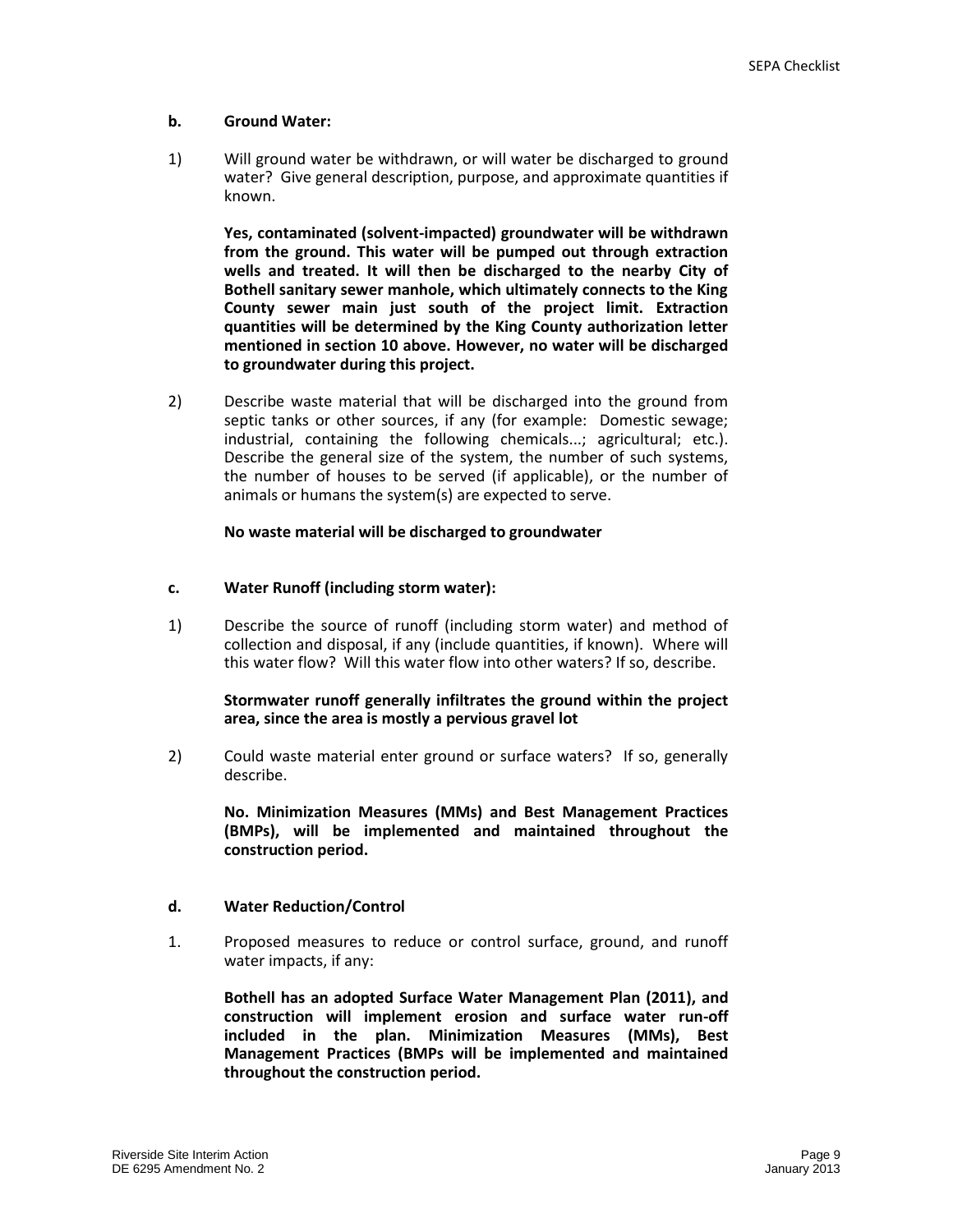## **4. Plants**

- a. Check or circle types of vegetation found on the site: deciduous tree: alder, maple, aspen, other \_\_\_evergreen tree: fir, cedar, pine, other
	- \_**X**\_ shrubs
	- \_**X**\_ grass
	- \_\_\_ pasture
	- \_\_\_ crop or grain
	- \_\_\_ wet soil plants: cattail, buttercup, bullrush, skunk cabbage, other
	- \_\_\_ water plants: water lily, eel grass, milfoil, other
	- \_\_\_ other types of vegetation
- b. What kind and amount of vegetation will be removed or altered?

## **None, the work area is mainly a graveled lot**

c. List threatened or endangered species known to be on or near the site.

## **There is no plant species of federal concern or species included in the Washington Natural Heritage Program database in the project area**

d. Proposed landscaping, use of native plants, or other measures to preserve or enhance vegetation on the site, if any:

**None** 

#### **5. Animals**

a. Underline any birds and animals which have been observed on or near the site or are known to be on or near the site:

**Birds:** hawk, heron, eagle, songbirds, **other Mammals:** deer, bear, elk, beaver, other **Fish:** bass, salmon, trout, herring, shellfish, other

**Note: Common species such as mallard ducks, Canadian geese, northern shovlers, squirrels, and moles are found near the project area, particularly at the Sammamish River waterfront and Bothell Landing Park area** 

b. List any threatened or endangered species known to be on or near the site.

**No threatened and endangered species are within the project area. However, threatened and endangered species within the Sammamish River area include the following species: Puget Sound Chinook salmon, bull trout, and steelhead.**

c. Is the site part of a migration route? If so, explain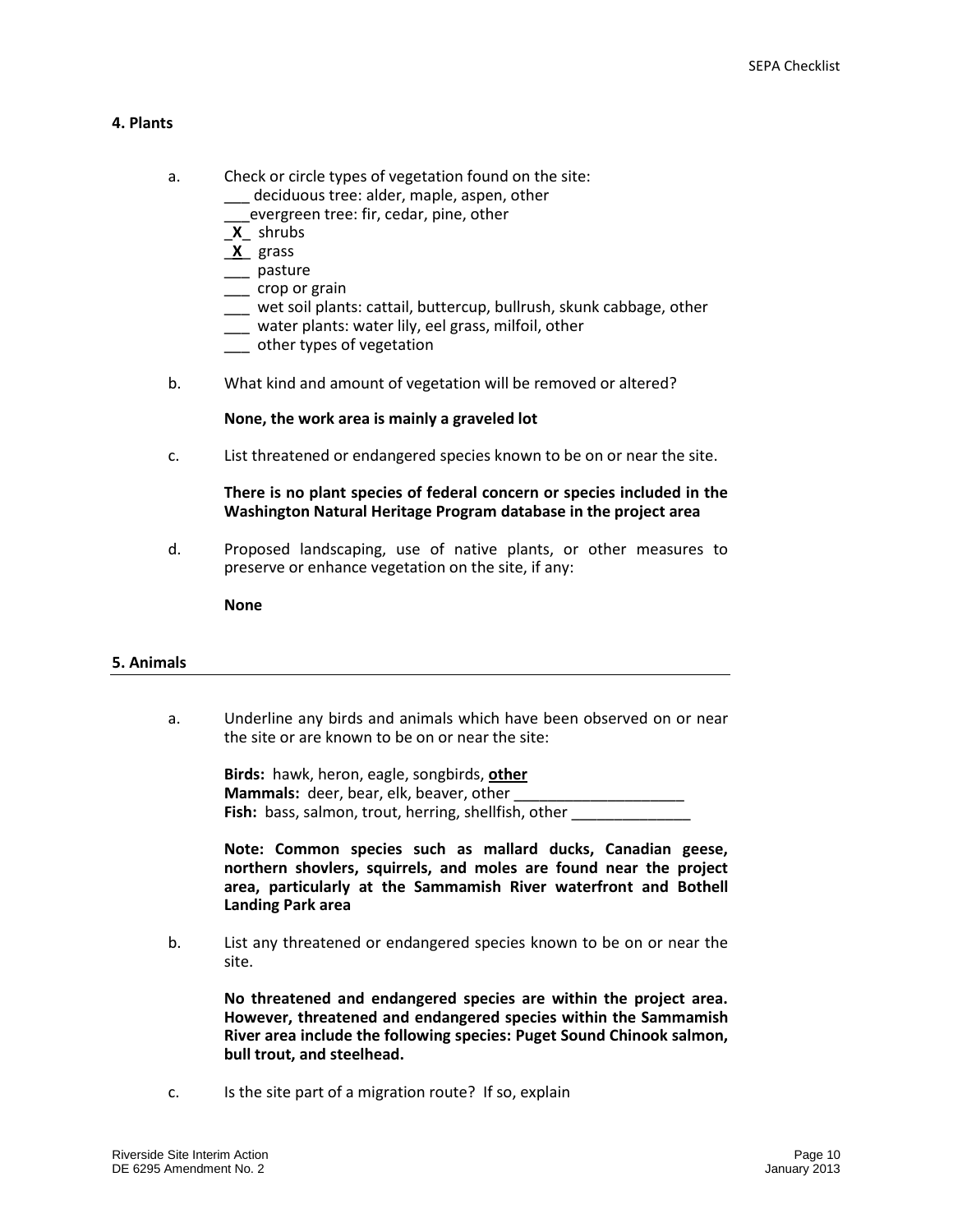**The project area is located within the Pacific Coast Flyway. This intercontinental migration corridor includes the entire Puget Sound costal region and supports a variety of species, including threatened and endangered species.** 

d. Proposed measures to preserve or enhance wildlife, if any:

**None necessary** 

| 6. Energy |
|-----------|
|-----------|

a. What kinds of energy (electric, natural gas, oil, wood stove, solar) will be used to meet the completed project's energy needs? Describe whether it will be used for heating, manufacturing, etc.

**Electricity and petroleum fuels may be used to operate construction equipment. The final project will consume electricity to run the extraction pumps** 

b. Would your project affect the potential use of solar energy by adjacent properties? If so, generally describe.

**No above ground features are proposed that would block sunlight** 

c. What kinds of energy conservation features are included in the plans of this proposal? List other proposed measures to reduce or control energy impacts, if any:

**None** 

## **7. Environmental Health**

## **a. Health Hazards**

1. Are there any environmental health hazards, including exposure to toxic chemicals, risk of fire and explosion, spill, or hazardous waste that could occur as a result of this proposal? If so, describe.

**There may be environmental health hazards encountered during construction as there could potentially be some handling of solventcontaminated groundwater. Note however, that in summer 2010 the City undertook a significant cleanup effort and removed 1,000 tons of petroleum-contaminated soils from the site** 

i.) Describe special emergency services that might be required.

## **The project will not create a need for additional emergency services**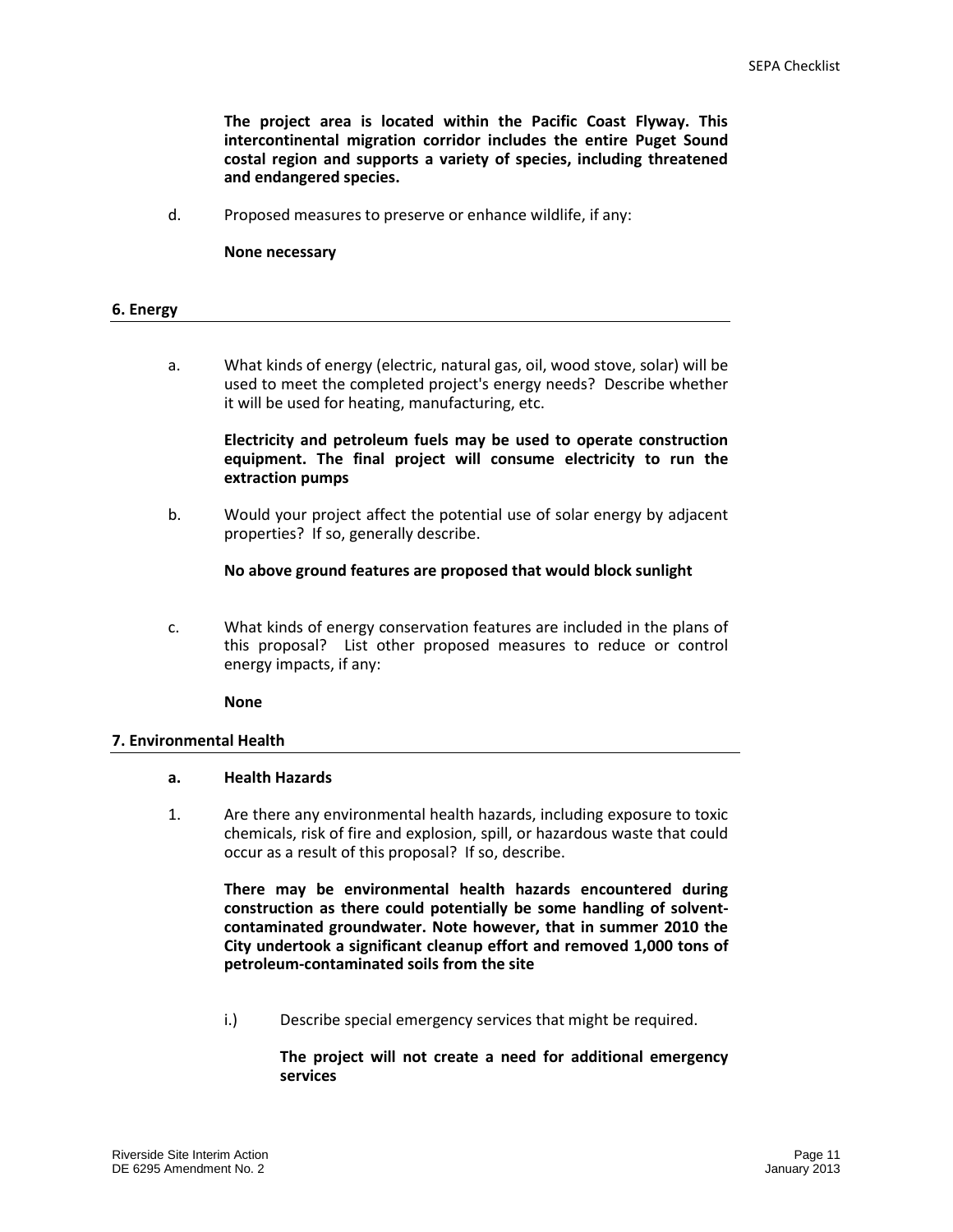ii.) Proposed measures to reduce or control environmental health hazards, if any:

> **A Health and Safety plan (HASP) will be developed prior to construction and a hazardous materials handling protocol will be put in place for the project. The City has engaged a qualified environmental consultant to provide oversight during construction**

## **b. Noise**

1. What types of noise exist in the area which may affect your project (for example: traffic, equipment, operation, other)?

## **Noise in the area is generated primarily from traffic, but this noise will not affect the project.**

2. What types and levels of noise would be created by or associated with the project on a short-term or a long-term basis (for example: traffic, construction, operation, other)? Indicate what hours noise would come from the site.

## **Construction vehicles and equipment will generate temporary (shortterm) noise during day time hours. Long term, the noise levels will be restored to prior condition upon project completion**

3. Proposed measures to reduce or control noise impacts, if any:

#### **None needed**

#### **8. Land/Shoreline Use**

a. What is the current use of the site and adjacent properties?

**Current use is a gravel parking lot. Adjacent land uses include a variety of retail, general commercial, and civic uses.** 

b. Has the site been used for agriculture? If so, describe.

**No**

c. Describe any structures on the site.

#### **There are none**

d. Will any structures be demolished? If so, what?

**No**

e. What is the current zoning classification of the site? **DC (Downtown Core)**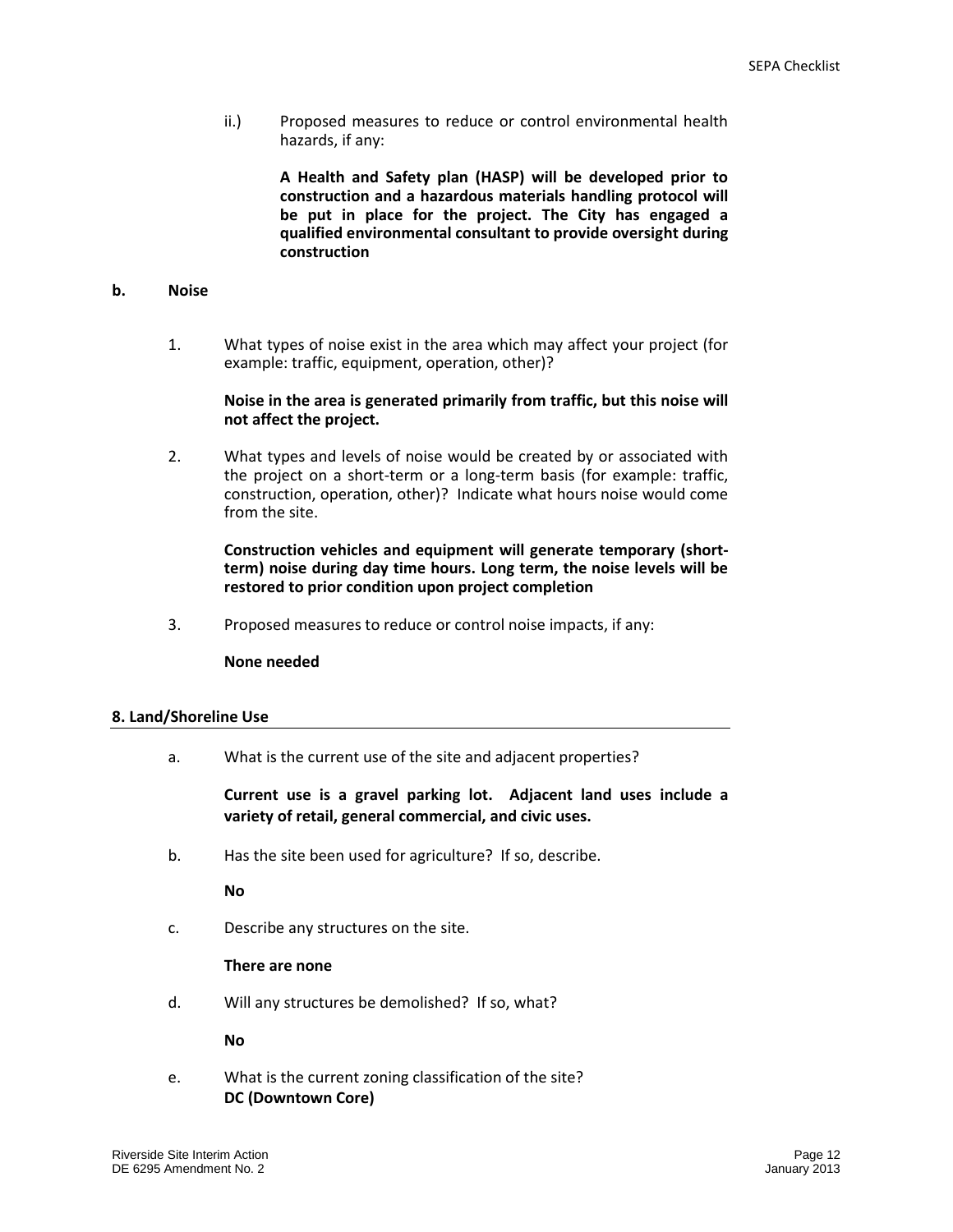f. What is the current comprehensive plan designation of the site?

 **The project area is located within two comprehensive plan land use designations:** 

- **Downtown Core (DC)**   $\bullet$
- $\bullet$ **Public Park and Open Space (PPOS)**
- g. If applicable, what is the current shoreline master program designation of the site?

## **Not applicable**

h. Has any part of the site been classified as an "environmentally sensitive" area? If so, specify.

## **No**

i. Approximately how many people would reside or work in the completed project?

## **None**

j. Approximately how many people would the completed project displace?

**None** 

k. Proposed measures to avoid or reduce displacement impacts, if any:

## **None required**

l. Proposed measures to ensure the proposal is compatible with existing and projected land uses and plans, if any:

## **None needed**

## **9. Housing**

a. Approximately how many units would be provided, if any? Indicate whether high, middle, or low-income housing.

## **None**

b. Approximately how many units, if any, would be eliminated? Indicate whether high, middle, or low-income housing.

#### **None**

c. Proposed measures to reduce or control housing impacts, if any: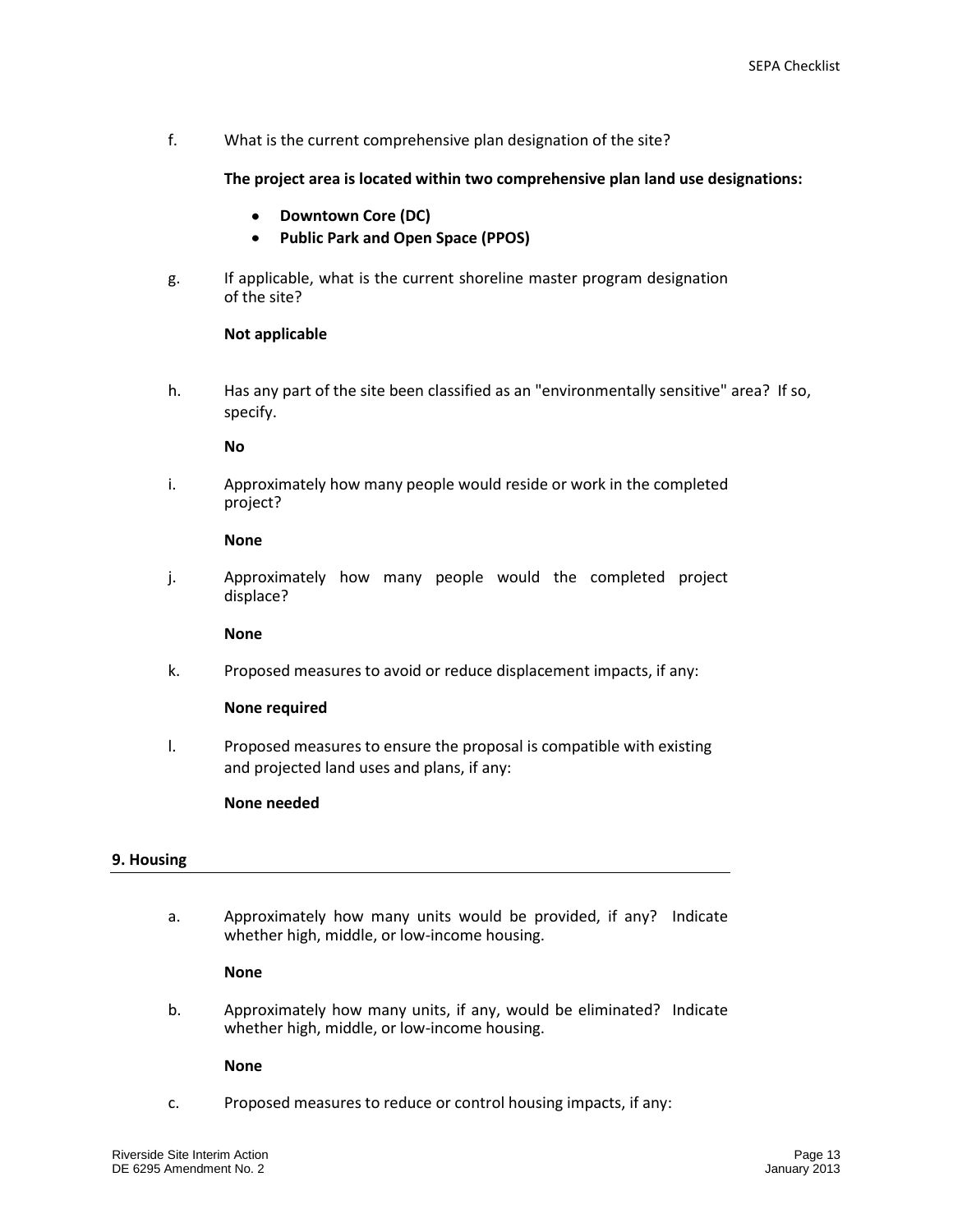## **None needed**

#### **10. Aesthetics**

a. What is the tallest height of any proposed structure(s), not including antennas; what is the principal exterior building material(s) proposed.

## **Not applicable**

b. What views in the immediate vicinity would be altered or obstructed?

#### **None**

c. Proposed measures to reduce or control aesthetic impacts, if any:

#### **None needed**

## **11. Light and Glare**

a. What type of light or glare will the proposal produce? What time of day would it mainly occur?

## **None**

b. Could light or glare from the finished project be a safety hazard or interfere with views?

**No**

c. What existing off-site sources of light or glare may affect your proposal?

#### **None**

d. Proposed measures to reduce or control light and glare impacts, if any:

#### **None needed**

#### **12. Recreation**

a. What designated and informal recreational opportunities are in the immediate vicinity?

**The Park at Bothell Landing and the Sammamish River Trail are located to the south of the project area. These amenities offer both passive and active recreation opportunities, including rollerblading, walking, jogging, and cycling. In addition, the Park at Bothell Landing includes playgrounds, restrooms, parking facilities, and an amphitheater. The 12-acre park is used as by bicyclists and walkers that pass through on the Sammamish River Trail**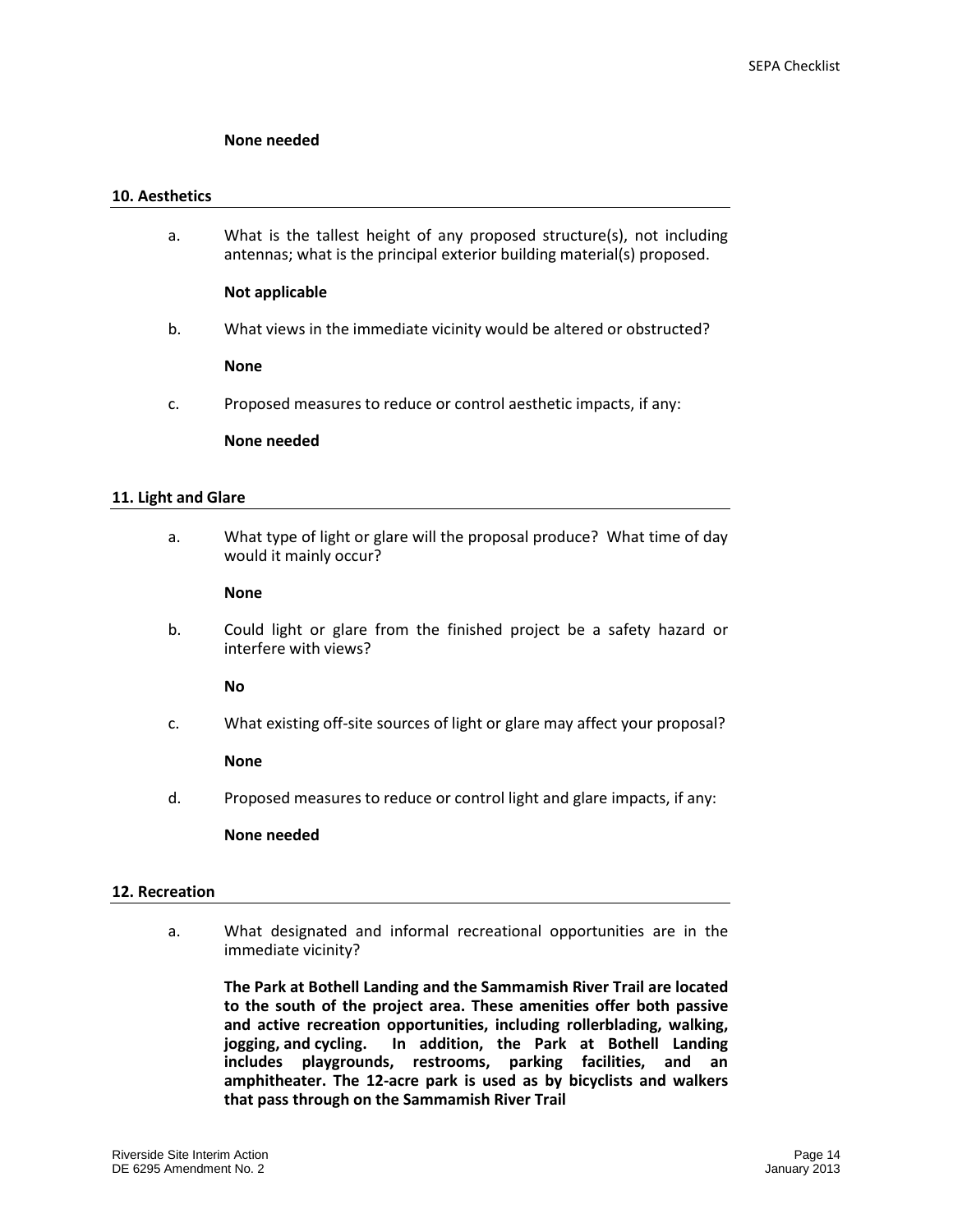b. Would the proposed project displace any existing recreational uses? If so, describe.

## **No**

c. Proposed measures to reduce or control impacts on recreation, including recreation opportunities to be provided by the project or applicant, if any:

## **None required**

## **13. Historic/Cultural Preservation**

a. Are there any places or objects listed on, or proposed for, national state, or local preservation registers known to be on or next to the site? If so, generally describe.

**No individual properties in the project area or adjacent to the project are listed in the National Register of Historic Places and no properties or districts have been previously determined eligible for the National Register** 

b. Generally describe any landmarks or evidence of historic, archaeological, scientific, or cultural importance known to be on or next to the site.

#### **None**

c. Proposed measures to reduce or control impacts, if any:

**The project will not impact any historic, cultural, or archaeological resources** 

#### **14. Transportation**

a. Identify public streets and highways serving the site, and describe proposed access to the existing street system. Show on site plans, if any. **The project is located between SR 522 to the north and NE 180th Street** 

**to the south.** 

b. Is site currently served by public transit? If not, what is the approximate distance to the nearest transit stop?

**No**

c. How many parking spaces would the completed project have? How many would the project eliminate?

### **Not applicable**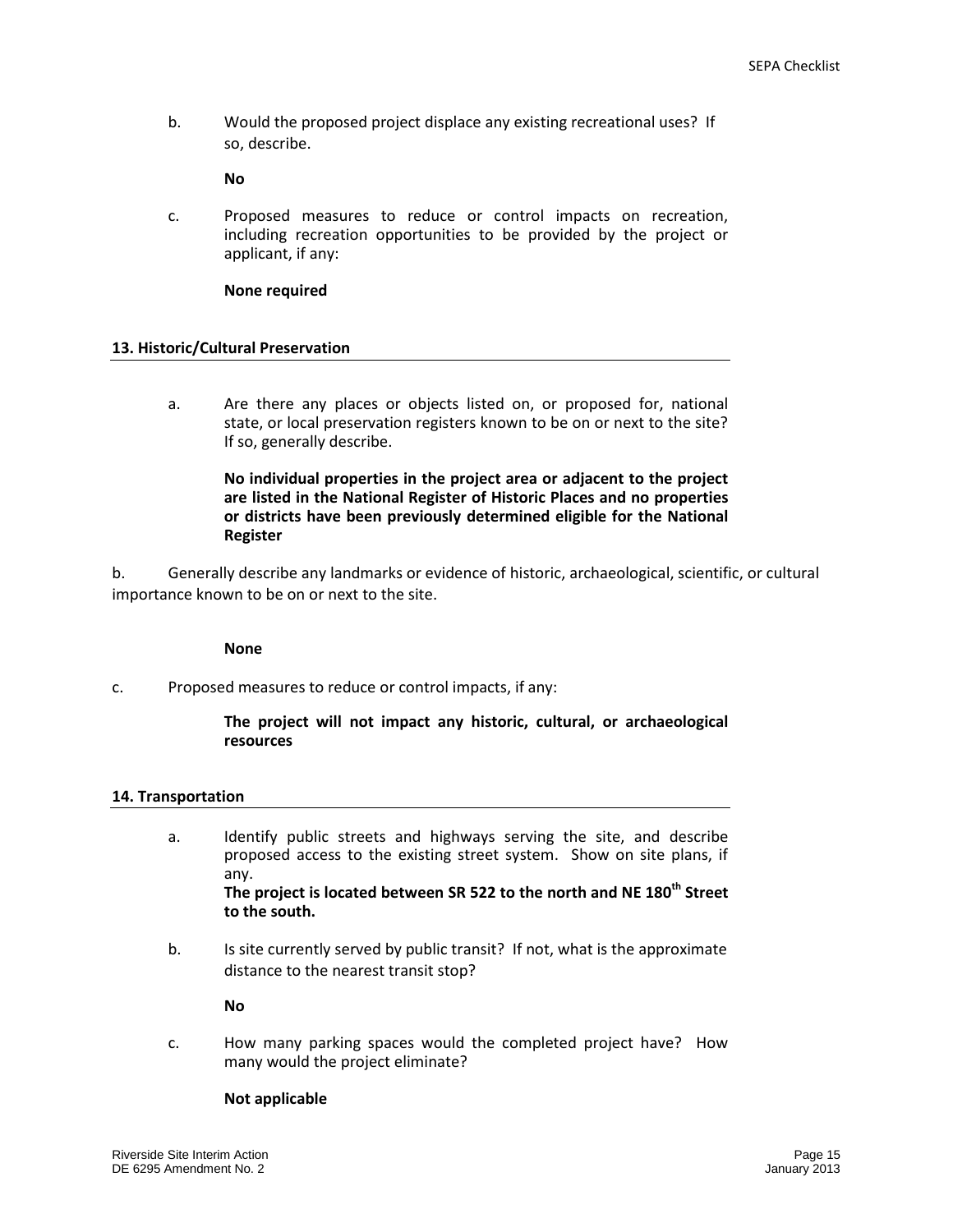d. Will the proposal require any new roads or streets, or improvements to existing roads or streets, not including driveways? If so, generally describe (indicate whether public or private)

## **No**

e. Will the project use (or occur in the immediate vicinity of) water, rail, or air transportation? If so, generally describe.

## **No**

f. How many vehicular trips per day would be generated by the completed project? If known, indicate when peak volumes would occur.

## **None**

g. Proposed measures to reduce or control transportation impacts, if any:

## **None needed**

## **15. Public Services**

a. Would the project result in an increased need for public services (for example: fire protection, police protection, health care, schools, other)? If so, generally describe.

**No** 

b. Proposed measures to reduce or control direct impacts on public services, if any.

## **None needed**

#### **16. Utilities**

- a. Underline utilities currently available at the site: **electricity**, natural gas, water, refuse service, telephone, **sanitary sewer**, septic system, other.
- b. Describe the utilities that are proposed for the project, the utility providing the service, and the general construction activities on the site or in the immediate vicinity which might be needed.

**None**